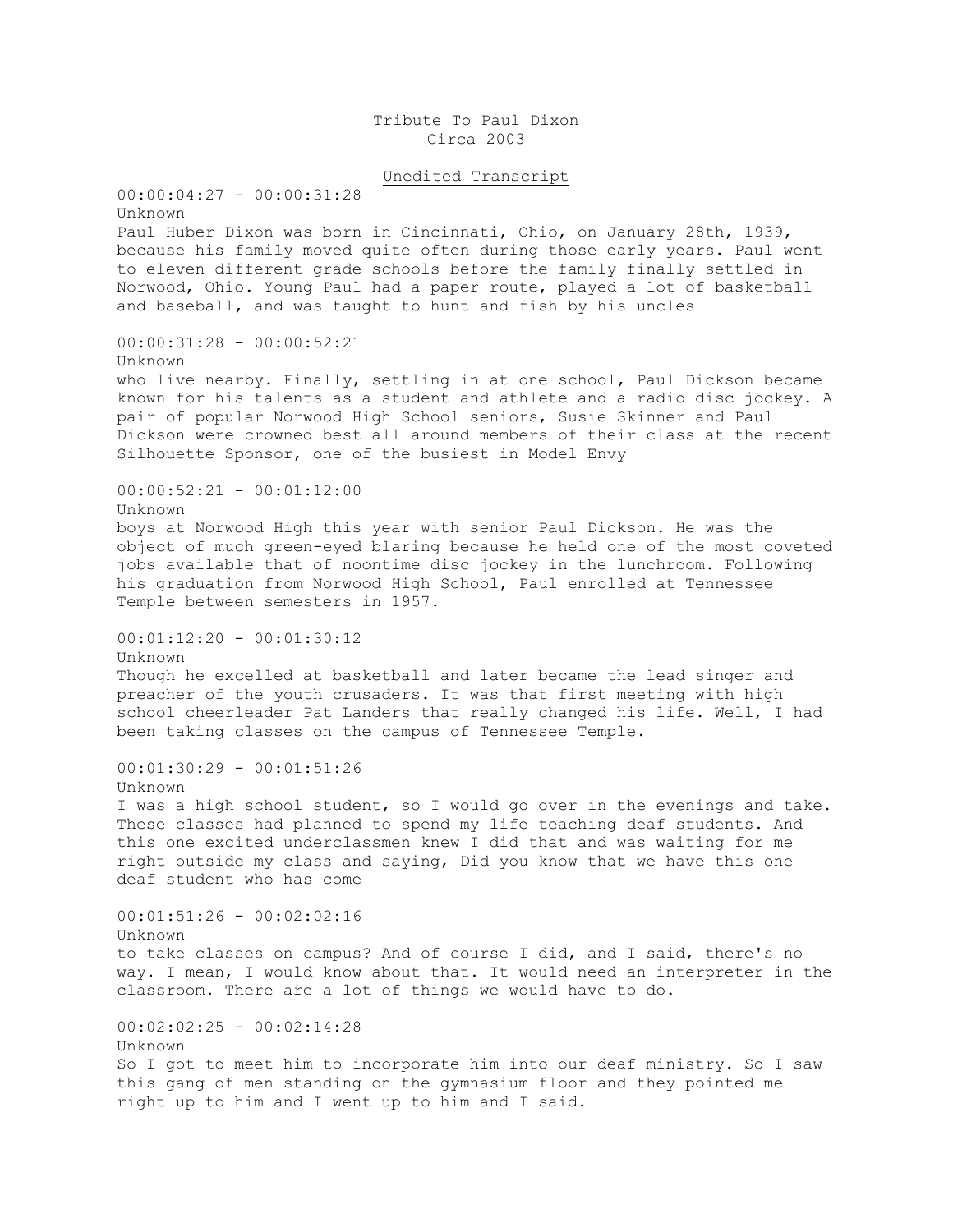$00:02:17:22 - 00:02:37:23$ Unknown And he started turning red from the is he I knew something was wrong. And then I realized he was absolutely not deaf and I just said stupid. He locked away. So after that, he would see me on campus from time to time when he'd see me on campus and go. 00:02:39:04 - 00:02:58:07 Unknown You know, like that, and I just turn my head and walk away thinking, what a jerk, what a jerk. But eventually, Paul got serious about his studies and his pursuit of Pat Landers. It wasn't long before he had fallen madly in love with her, as evidenced by the letters he would send her, such as this one. 00:02:58:27 - 00:03:12:14 Unknown Dearest Pat, these last few months have been wonderful. The Lord is richly blessed. You are all any fella could want and a girl and even more. We have had some wonderful times together, and all because we have had Christ as our shepherd. 00:03:12:15 - 00:03:31:05 Unknown I don't know what holds tomorrow, but I do know that he has. And I have no doubt following several years of courtship, but while still in school. Pat Landers and Paul Nixon were married on August 13, 1960. Paul went on to complete his seminary training during the next three years. 00:03:31:20 - 00:03:49:04 Unknown But along the way, God bless them with a little boy. Scott Dixon born on April sixth, 1962. Following seminary, the young Dixon family went into full time ministry as Paul's reputation quickly grew as a gifted speaker and evangelist. 00:03:49:20 - 00:04:10:07 Unknown But it was later in the mid-seventies when the lives of the Dixon family were to change again. On October 21st, 1978, Paul Hubert Dixon was inaugurated as the eighth president of Cetaphil College. This began a 25 year relationship in which Cedar Ville enjoyed a tremendous amount of growth.  $00:04:11:00 - 00:04:36:24$ Unknown Enrollment increased by more than 150%, the faculty tripled in size, and the university added more than \$100 million in new facilities. Yet Paul Dickson's greatest influence was his investment in the lives of the students. Their own psyche and their own emotions, just as the men are encouraged to show respect for the young ladies, young ladies work in every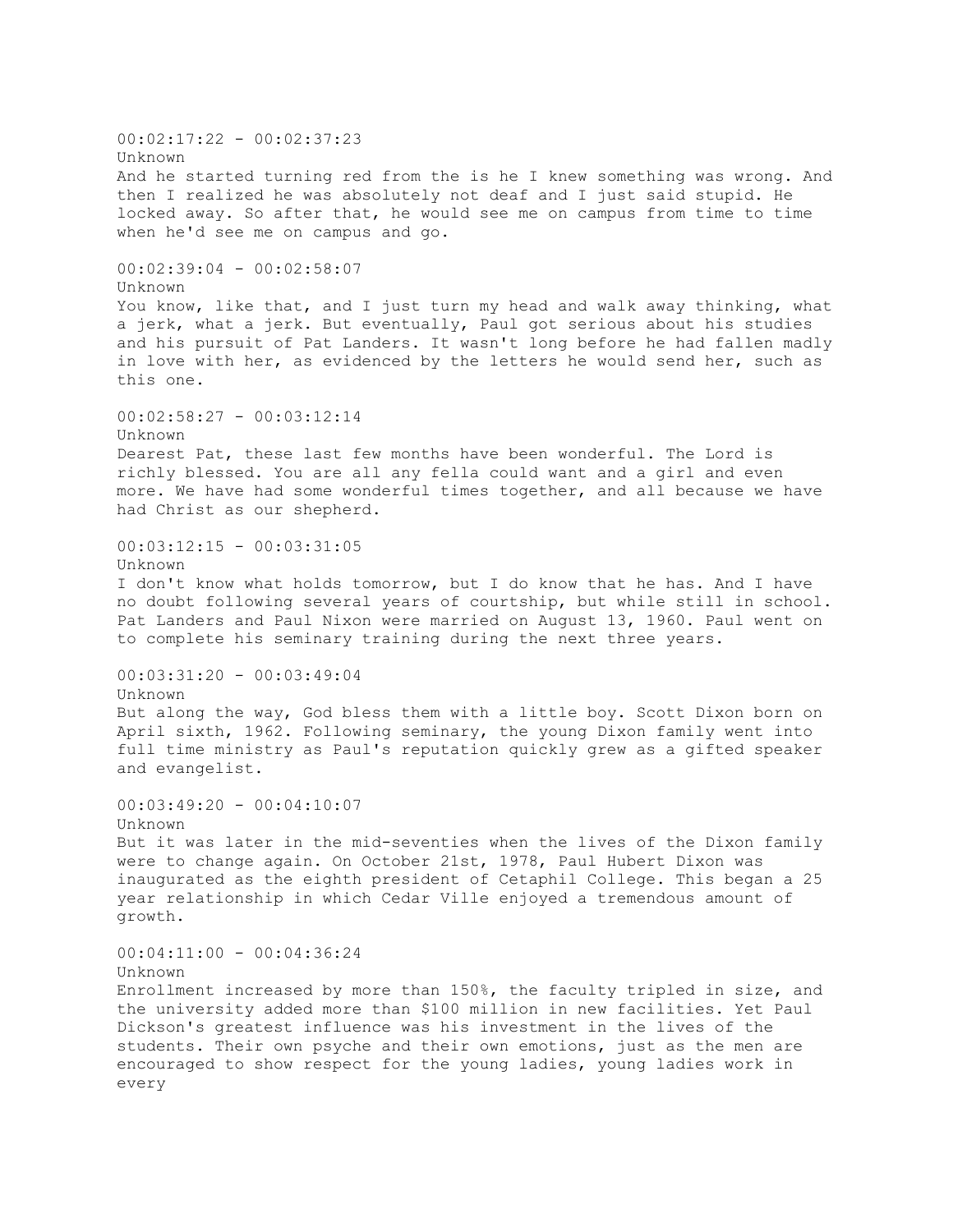00:04:36:24 - 00:04:52:24 Unknown way that you can be thoughtful and kind and considered of the young men. one of my favorite verses in personal evangelism is second Corinthians eleven three, I fear less by any means as the Serpent beguiled, even through a subtlety. 00:04:52:29 - 00:05:20:02 Unknown So your minds should be corrupted from the simplicity that is in Christ. Bottom line is men and women. All of us are faced with our world that is out there and how we are going to seize it. And the Apostle Paul summed it up well for us. 00:05:22:06 - 00:05:47:06 Unknown For me to live is Christ. And today. Is game, while on the one hand, Paul Dixon was leading the college to a new level of quality and excellence. He still found time for a few of his. Favorite passions, fishing and golf, fishing and golf, fishing and golf, fishing and golf. 00:05:48:26 - 00:06:27:15 Unknown No, no, no, no, no, no, no, no, no, no, no, no, no, no, no, no, no, no, no. And oh, yes. Let's not forget another passion of Dr Dixon's that surfaced about once a year. I said, No, I don't want to building buildings. 00:06:28:00 - 00:06:37:05 Unknown I said, Do you want to grow the campus? I said, No, I don't want to grow the campus. I said, Well, what in the world do you want to do? Do you want to raise some money? I said, I don't want to raise them, but they said, Do you want to take us to a new academic level 00:06:37:05 - 00:07:01:01 Unknown ? I said, I don't want to take you to a new academic level. I could care less. All I want to do is I want to get rid of the dandelions. And so they met with me and they said, what do you think we should have in the next president of Cetaphil in the search committee met and the 00:07:01:01 - 00:07:24:17 Unknown trustees met. They said, Do you think he should be young? I said I could care less. They said, Do you think he should be good? Look, and I said he'll never measure up. I said all I know is I don't care whether he has a doctorate. 00:07:26:07 - 00:07:43:17 Unknown I don't even care whether he goes to church. All I want is somebody to come in here and I can pass the torch and I can pass the mantle, and he will spend the next few years battling the dandelions on our campus.